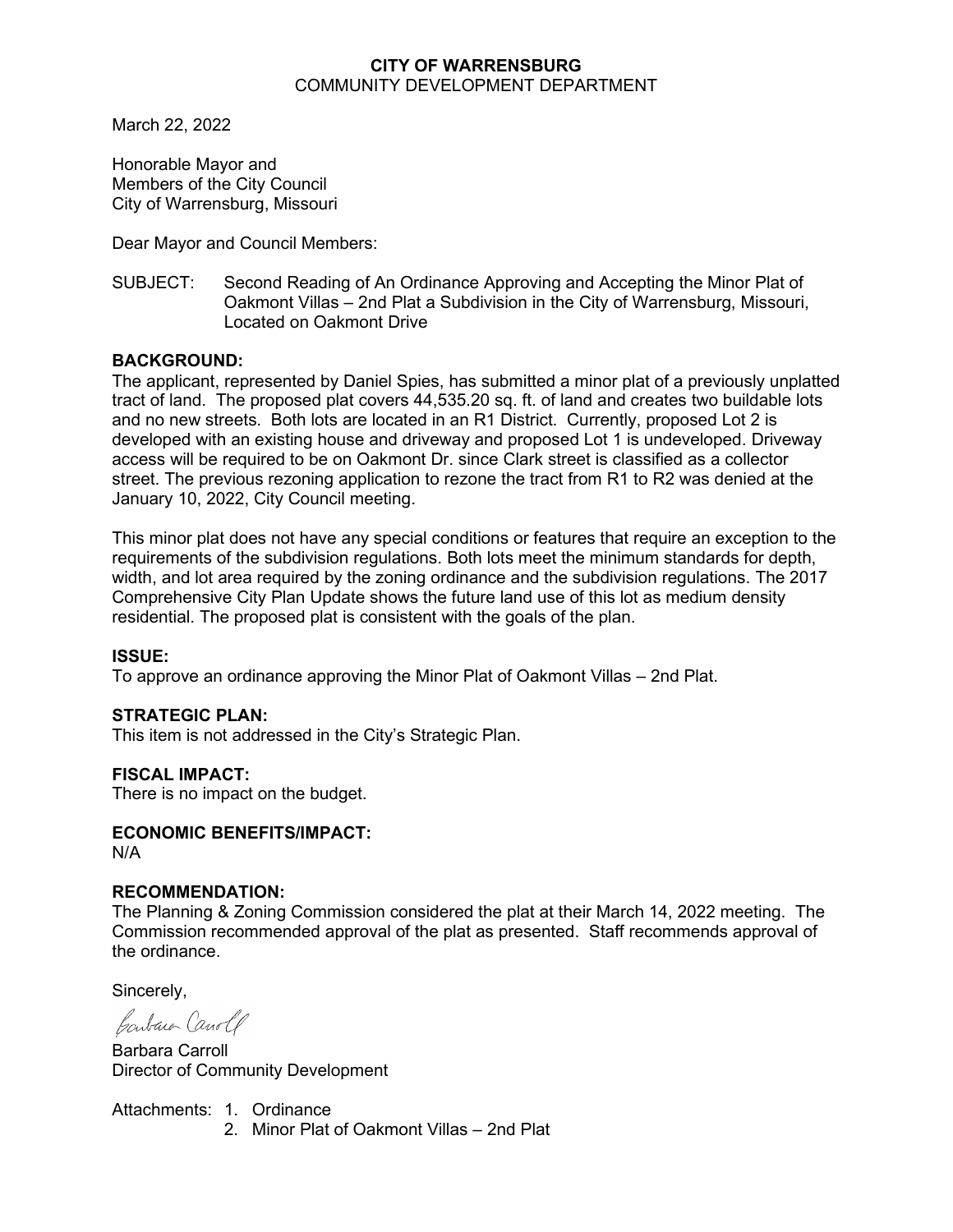#### **AN ORDINANCE APPROVING AND ACCEPTING THE MINOR PLAT OF OAKMONT VILLAS – 2nd PLAT A SUBDIVISION IN THE CITY OF WARRENSBURG, MISSOURI, LOCATED ON OAKMONT DRIVE**

#### **BE IT ORDAINED BY THE COUNCIL OF THE CITY OF WARRENSBURG, MISSOURI, AS FOLLOWS:**

Section 1. That the Minor Plat of Oakmont Villas  $-2<sup>nd</sup>$  Plat a Subdivision in the City of Warrensburg, is hereby approved as presented.

Section 2. This ordinance shall be in force and effect after passage by the City Council.

Read two times and passed by the City Council this \_\_\_\_\_\_\_\_\_\_\_\_ day of March, 2022.

ATTEST:

 $\_$ Scott Holmberg, Mayor

\_\_\_\_\_\_\_\_\_\_\_\_\_\_\_\_\_\_\_\_\_\_\_\_\_\_\_\_\_ Carey West, Deputy City Clerk